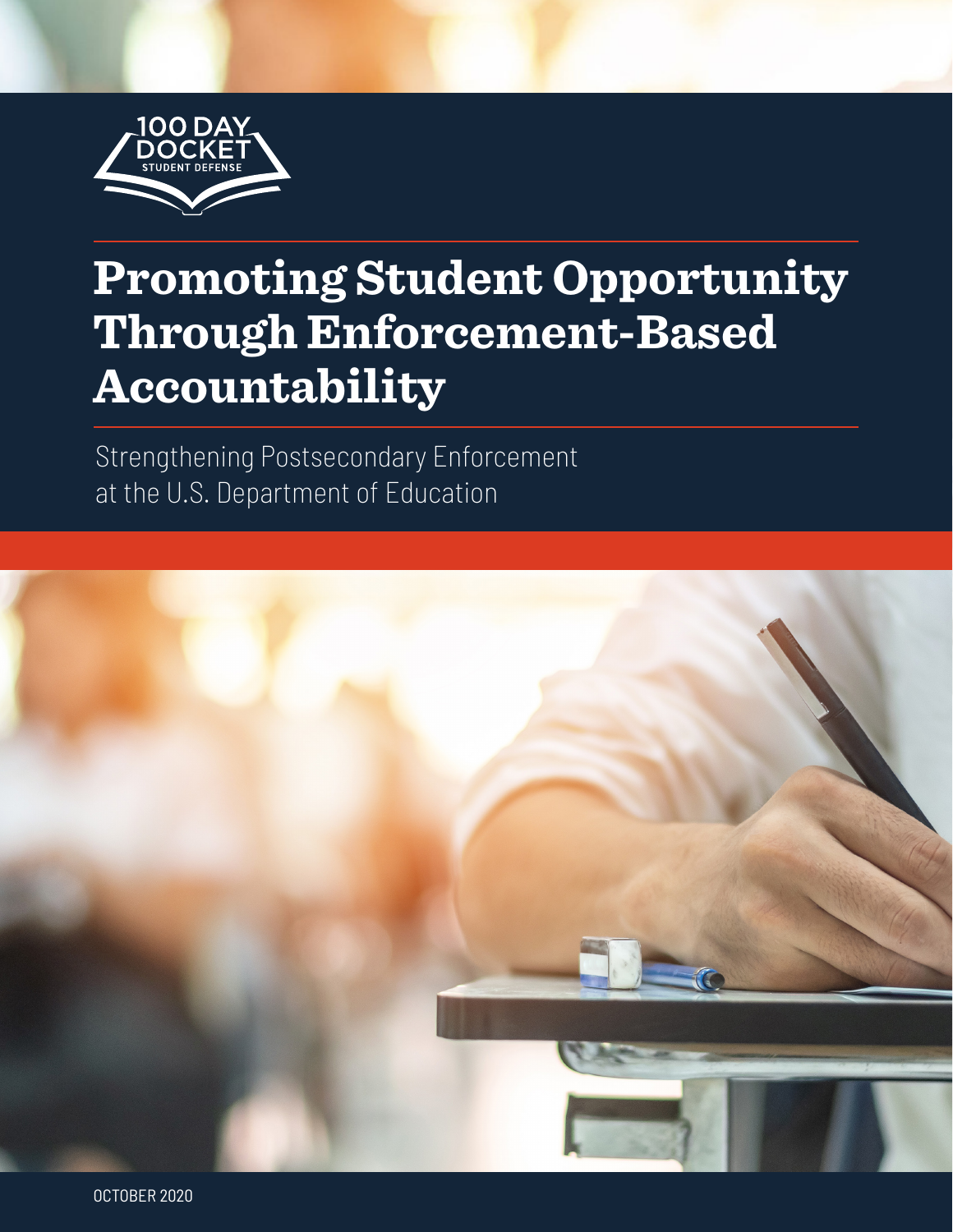## **Promoting Student Opportunity through Enforcement-Based Accountability**

## Strengthening Postsecondary Enforcement at the U.S. Department of Education

### INTRODUCTION & SUMMARY

Americans across the political spectrum believe that access to educational opportunity—including higher education—is an important launching point for economic mobility. That's why Congress has long supported the creation and expansion of programs to increase access to higher education.

Aided by the flow of substantial federal funds, higher education—in many cases—has become a big business. As recently reported by the [National Center for Education](https://nces.ed.gov/programs/coe/indicator_cha.asp)  [Statistics](https://nces.ed.gov/programs/coe/indicator_cha.asp), between fall 2000 and fall 2018, undergraduate enrollment increased by 83 percent at private for-profit institutions, compared with increases of 27 percent at private nonprofit institutions and 24 percent at public institutions. Over this same period, publicly traded, for-profit institutions of higher education ("IHEs") have received billions of dollars annually in taxpayer funded loans and grants.

Rather than investing in public, non-profit, and community colleges, Congress has allowed the federal student aid program to facilitate an increased corporatization of the higher education sector, benefiting for-profit institutions (and their shareholders), loan servicers, and online program management companies, among others. At the same time, instead of moving up the economic ladder, too many students and families have been saddled with worthless degrees and crushing debt. The most predatory colleges have disproportionately targeted those with the fewest resources to fight back, including families with low incomes, communities of color, veterans, and women (especially single mothers). Rather than empowering students with the education that they need to advance in their careers, some schools are holding them back.

The stakes could not be higher for students.

Within our federal financial aid system, the U.S. Department of Education ("the Department") is the key gatekeeper to determine whether an IHE can access the enormous

financial sums that accompany participation in the federal student aid programs. The Department has a legal obligation to ensure that IHEs are meeting statutory and regulatory obligations (not to mention the policy imperatives and moral obligation to put student interests first). Unfortunately, the Department has not always prioritized oversight, accountability, and enforcement of the legal strings that accompany federal tax dollars used for financial aid. Instead, the Department has frequently chosen to facilitate a singleminded focus on "access" to higher education, without considering whether access is worth the investment.

## The most predatory colleges have disproportionately targeted those with the fewest resources to fight back.

Yet despite having ample statutory enforcement power, the Office of Federal Student Aid ("FSA") lacked, until 2016, a dedicated enforcement office and brought few cases involving consumer-related violations against large institutions. FSA likewise lacked the structure and staffing to systematically investigate institutions that were the subject of private civil rights lawsuits alleging the predatory targeting of students of color. Large publicly-traded for profit college chains that would later unravel—for example, Corinthian Colleges, Inc., ITT Technical Institute and Educational Management Company ("EDMC")—faced years of federal and state investigations, including False Claims Act lawsuits led by the U.S. Department of Justice. Nevertheless, FSA still did not bring any major enforcement actions of its own against these institutions until 2014, and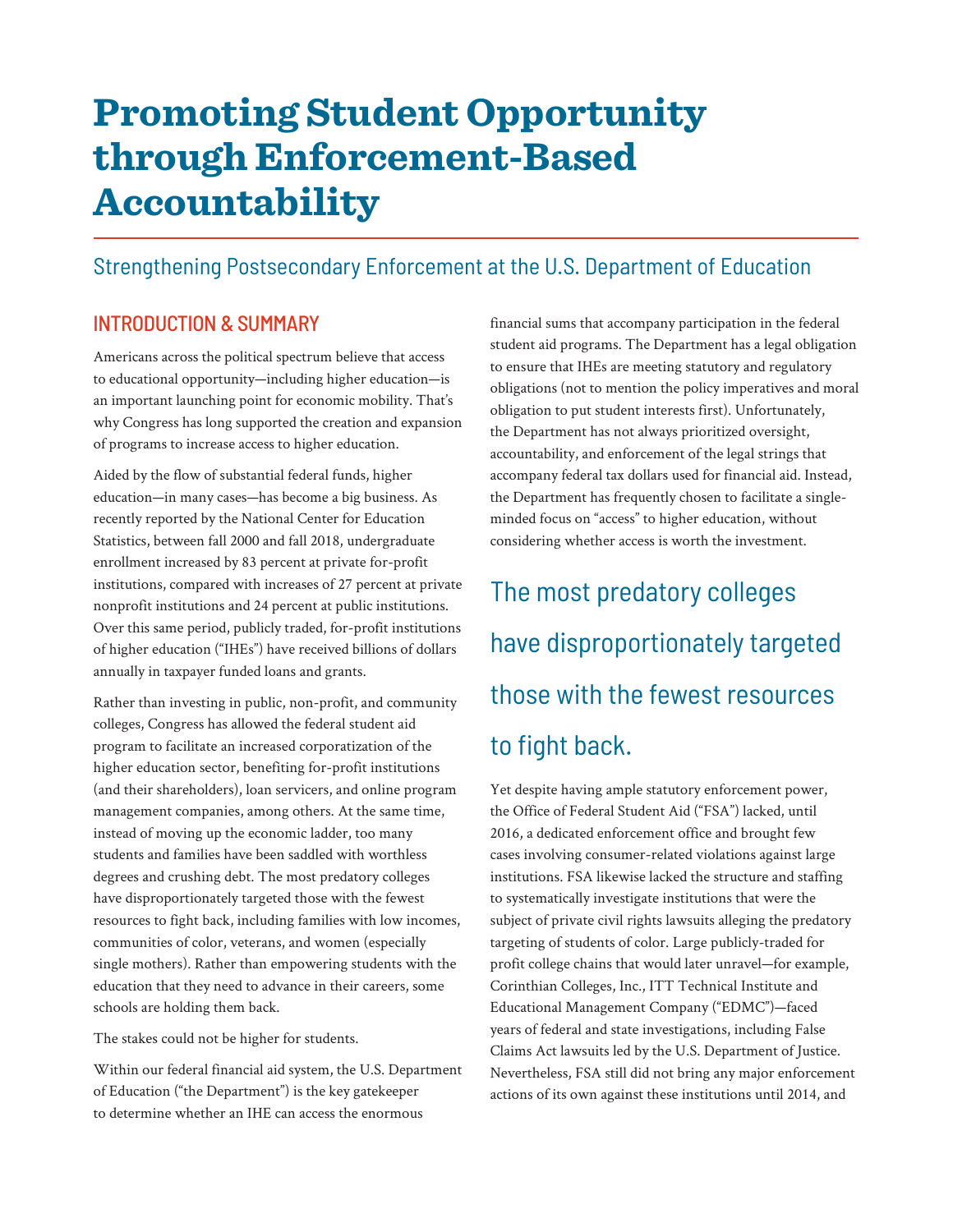<span id="page-2-0"></span>the agency lacked a dedicated consumer-focused office with the capacity to handle such actions.

With no centralized structure to oversee this sort of enforcement and coordinate with other federal and state agencies, FSA left several meaningful authorities under-used. For example, although the Higher Education Act ("HEA") gives the Department subpoena power to investigate potential violations of that law,<sup>1</sup> the Department has almost never used that authority to seek information from IHEs or other actors. Similarly, the Department has long had the power to bring "limitation actions,["2](#page-8-0) which place tailored, appropriate restrictions on institutions that have harmed students or otherwise violated the law. But the Department had only used the authority once in its history before dusting it off in 2016.<sup>[3](#page-8-0)</sup>

Although FSA was staffed with compliance officials—many of whom had substantial expertise in the nuts-and-bolts of the federal student financial aid system—prior to 2016, the agency did not systematically employ consumer fraud investigators, forensic auditors, or financial experts to oversee financial and consumer violations. For example, when an institution fails the Department's annual financial responsibility standards, FSA typically demands that the IHE submits a letter of credit ("LOC") valued at least 10 percent of its prior year's total Title IV federal funding allocation. These LOCs are designed to be used as collateral if the IHE has unpaid liabilities to the Department. But there is no system to determine the amount of the LOC any particular IHE should post, and the Department can be limited in some circumstances from obtaining a LOC at all. Thus, FSA had no financial protection for students or taxpayers as institutions like Corinthian Colleges, Inc., which was receiving approximately \$1.4 billion annually,<sup>4</sup> unraveled.

Moreover, the system is woefully under resourced. For example, while FSA has the statutory mandate to "program reviews on a systematic basis designed to include all institutions of higher education" that participate in the Title IV programs, between FY13 and FY19 (inclusive), the Department's own data establishes that it completed only 1,554 program reviews of the nearly 6,000 participating institutions. Alternatively stated, during a seven-year period, a given IHE had a 25 percent chance of having a program review conducted.



The cover of 1991's Senate Investigation, which uncovered many of the same problems that persist to this day.

Sadly, the structural problems within the Department are not new. In a 1991 bipartisan report of the U.S. Senate Permanent Subcommittee on Investigations, the Committee referred to the Department's "dismal record," concluding that the Department "had failed to efficiently or effectively carry out" its responsibilities to oversee the student aid programs. But the problems didn't begin in the lead-up to the 1991 report. Indeed, as quoted in the Report, Senator Nunn made the following remarks on the last day of hearings:

It is not an exaggeration to say that we have heard no testimony or seen any documents that suggest that the Department has done even an adequate job in managing and overseeing its student loan program responsibilities. Moreover, criticism of the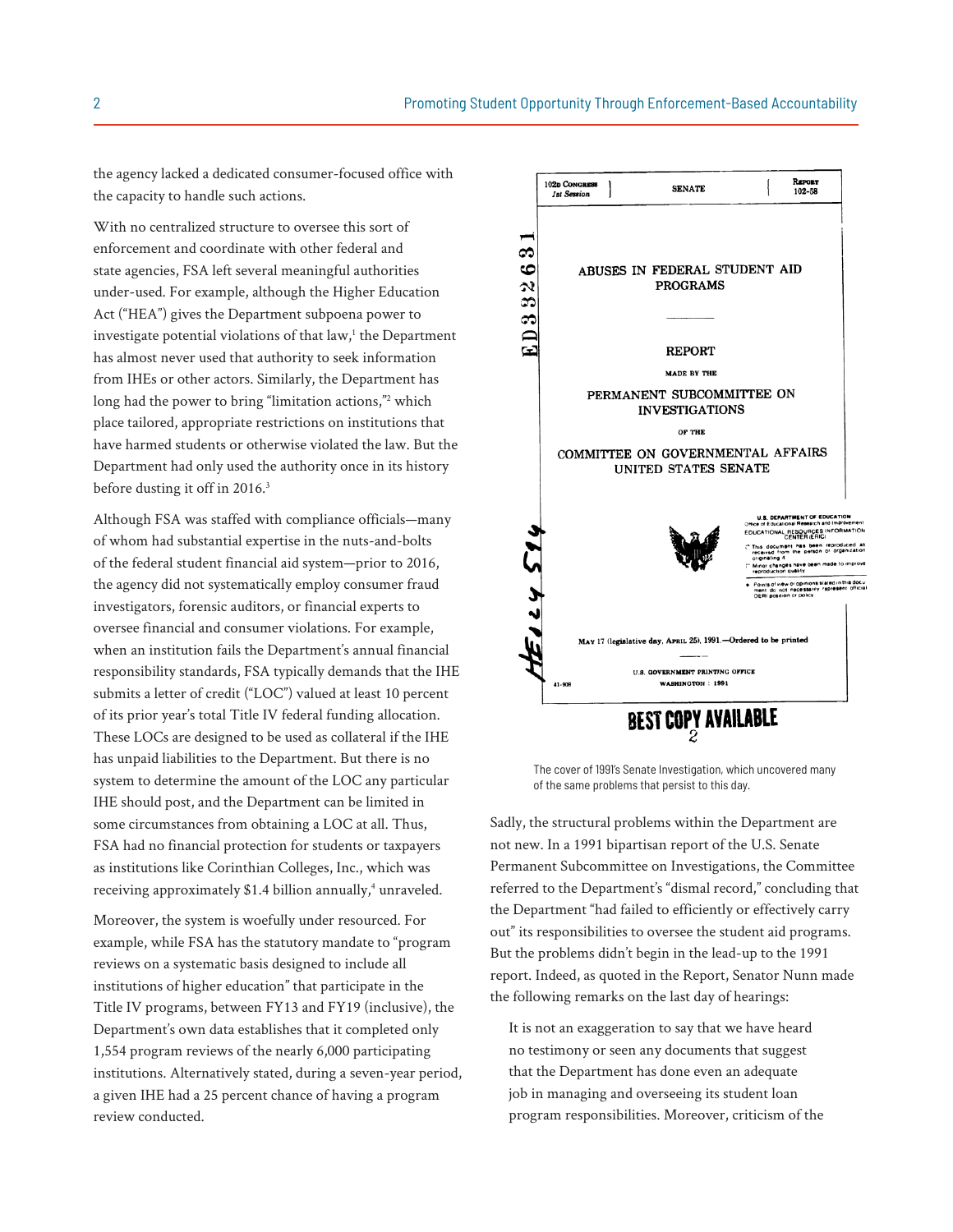<span id="page-3-0"></span>Department's efforts in this area is not unique to this investigation: in 1975 this same Subcommittee heard testimony on student loan program problems that is disturbingly similar . . . to that which we have heard in these hearings. GAO, over a period of many years, has also repeatedly brought many of these problems to the Department's attention. Despite all of that, the program's failures seem only have gotten worse.<sup>5</sup>

The Nunn report highlighted how the Department's program compliance staff "must assume a far greater and more proactive role in detecting and dealing with fraud, waste, and abuse.["6](#page-8-0) And—perhaps most strikingly, in light of the current issues surrounding the Department's "Borrower Defense" program (*i.e.*, to provide relief to students who have been victimized by predatory colleges)—the Nunn Report concluded that the Department "must develop ways to assist those students who continue to be victimized by fraud and abuse" in the student aid system *because*  "the Department's oversight systems have failed."[7](#page-8-0) The Department, the report concluded, "must not only increase efforts to prevent this type of abuse in the future, but also work with students to ease financial burdens imposed as a result of past abuse.["8](#page-8-0)

Nineteen years later, the situation had not dramatically improved. In a 2012 report focused exclusively on the forprofit education industry, the Senate Committee on Health Education Labor and Pensions, led by Senator Tom Harkin, made a series of recommendations including the need to "[c]reate an enforcement task force within the Department of Education to focus on targeted enforcement of new and existing regulations."<sup>[9](#page-8-0)</sup> The Harkin Report also recommended requiring the Department to "develop clear risk-based criteria that will trigger audits or program reviews."[10](#page-8-0) Nevertheless, the core of the Harkin recommendations focused on new legislation necessary to change the behavior of predatory for-profit colleges.<sup>[11](#page-8-0)</sup>

But within two years of the issuance of the Harkin Report, the extent of harm to students and taxpayers crystalized in dramatic fashion. Spurred by an investigation led by then-California Attorney General Kamala Harris, and joined by the U.S. Department of Education,<sup>12</sup> Corinthian Colleges closed abruptly in 2014. Approximately two years later, another giant of the for-profit industry, ITT Technical

Institute, shuttered under the weight of increased oversight by the Department of Education.<sup>[13](#page-8-0)</sup>

These developments reflect the intentional, systematic, and concerted effort to pursue aggressive action against predatory actors in the higher education space during the last few years of the Obama Administration. For example, when the 2015 Gainful Employment regulations were finalized, the Administration announced the creation of an interagency task force on for-profit education. The Department subsequently commenced a rulemaking on "Borrower Defense," which included increased oversight of IHEs and restricted the use of mandatory arbitration provisions and class-action waivers in student enrollment agreements.

In addition to establishing these new regulations, the Obama Administration also launched a [dedicated new enforcement](https://www.washingtonpost.com/news/grade-point/wp/2016/02/08/theres-a-newish-cop-on-the-beat-as-department-of-education-launches-enforcement-unit/)  [unit](https://www.washingtonpost.com/news/grade-point/wp/2016/02/08/theres-a-newish-cop-on-the-beat-as-department-of-education-launches-enforcement-unit/) in early 2016 with strong leadership and a mandate to tackle this crisis. The creation of the enforcement unit provided hope for students, not merely by centralizing existing offices within the Department, but also by creating new offices dedicated to investigating misconduct by IHEs and their contractors. And by revisiting never-before-used (or seldom-used) authorities, the Obama Administration took bold enforcement actions against institutions that had left thousands of students with mountains of debt with little else to show. High-profile companies like Corinthian Colleges, ITT Educational Services, Globe University, and Infilaw, among others, quickly learned what would happen when an institution failed to put students first. Seeing these actions, and an agency willing to exercise its authorities, it should come as no surprise that other institutions began to change their practices as well.<sup>14</sup>

In a few short years, the Obama Administration's Department of Education was starting to implement many of the bipartisan recommendations that had been made nearly twenty-five years prior by the Nunn Commission: assuming a "greater and more proactive role in detecting and dealing with fraud, waste, and abuse"; "greatly expand[ing] and improv[ing] its coordination and communication with other federal agencies"; and "develop[ing] ways to assist those students who continue to be victimized by fraud and abuse."[15](#page-8-0)

The Trump Administration quickly dismantled these efforts. As has been widely reported, Secretary DeVos stacked her team with veterans of the for-profit college and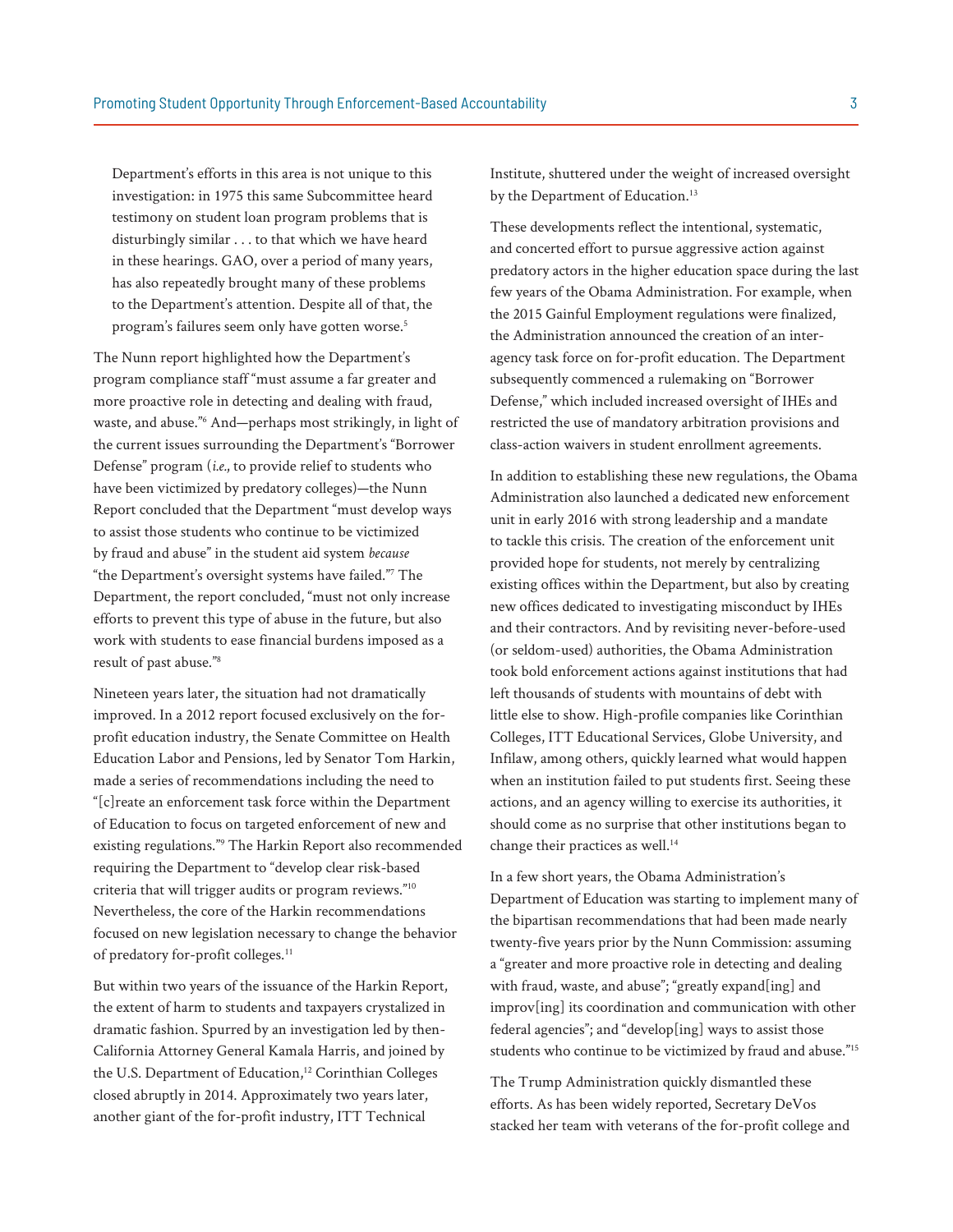<span id="page-4-0"></span>Now more than ever, as a new Administration rebuilds after the COVID-19 pandemic that has disproportionately impacted Black and brown communities yet again, the Department must refocus efforts to promote racial equity and protect students from predatory schools.

student loan servicing industry, including some with ties to companies with a history of law enforcement problems. When combined with rollbacks of Obama-era and more longstanding regulations, for-profit college chains were immediately positioned for a resurgence. And now, with a recession and public health crisis leaving millions of Americans out of work and forcing students to turn to online education, for-profit colleges are seeing even more opportunity. Meanwhile, student debt continues to grow.

Now more than ever, as a new Administration rebuilds after the COVID-19 pandemic that has disproportionately impacted Black and brown communities yet again,<sup>16</sup> the Department must refocus efforts to promote racial equity and protect students from predatory schools. The next administration must increase accountability over IHEs, loan servicers, accreditors, and other actors in the space. To put student interests first, the Department must ensure that its budget and student aid workforce are structured to reflect these values.

To this end, we have conducted a series of interviews with people familiar with the FSA Enforcement structure and enforcement at other federal and state agencies, including

enforcement and supervision over banks. These interviews inform a series of proposals that build on the progress made by the Obama Administration, incorporate the lessons of the Nunn and Harkin reports, and reflect the current challenges of the federal student aid system.

Among our proposals are these efforts that will better reflect a student-first approach to IHE oversight and enhance oversight over other actors in the student loan system.

### RESHAPING ENFORCEMENT: Modifying the Structure of Federal Student Aid's Enforcement and Oversight Operations.

The Department must embolden and enhance the Department's enforcement and student protection efforts by making a series of modest, organizational improvements, such as:

E **Creating a Regional Student Protection Group ("RSPG")** within the Enforcement and Student Protections Directorate. This office should be headed by a Chief Regional Student Protection Officer and be staffed by ten officials, each assigned to a regional compliance office. A student protection officer should also be assigned to the Financial Institution Oversight Service Group ("FIOS") to bring a consumer-protection lens to the oversight of institutional participants in the Federal Family Education Loan ("FFEL") program.

The mission of the RSPG is clear: to bring a student and consumer protection lens to the entirety of FSA's enforcement, compliance, and oversight functions. In this vein, RSPG personnel must work alongside personnel from the compliance office and concur in decisions. Under the current structure, eligibility decisions, changes in ownership determinations, program reviews, and audit resolutions, are all handled within the compliance offices but are structurally siloed (except at the very top of the organizational chart) from consumer-protection investigations, borrower defense, and enforcement actions. This means that an IHE under investigation as part of an enforcement investigation may nonetheless be fully recertified to participate in the Title IV programs for another six years. We propose to structurally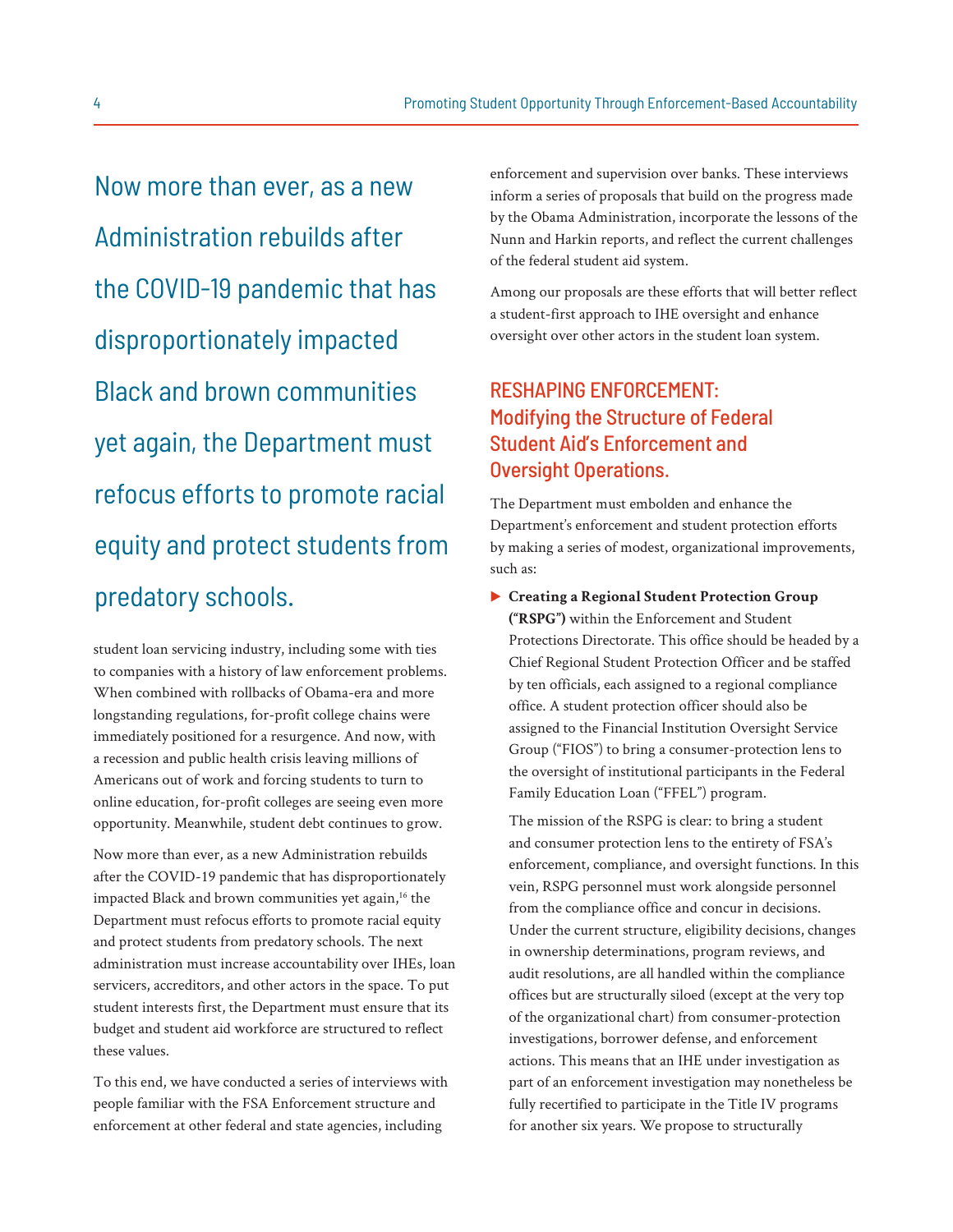<span id="page-5-0"></span>integrate student consumer protections into the entire compliance and oversight process.

We believe that there is a value to creating cross-cutting teams for complicated investigations. By bringing together the regional compliance team, the investigations team, and designated student protection officials, the Department can develop unified "case teams" to conduct investigations and take enforcement actions.

- E **Creating a dedicated Public Service Group** that will have chief responsibility for coordinating, and working with other offices as appropriate, on issues related to public service. Given well-publicized failures regarding Public Service Loan Forgiveness ("PSLF"), and issues that relate specifically to student assistance for military members and their families, this office can elevate those issues but also work on issues relating to TEACH grants, and other Department programs that particularly impact public servants. The office will work closely with FSA sub-components that generally overseeing student loan servicing issues, stakeholders at the Department of Defense and Department of Veterans' Affairs, and non-governmental stakeholders surrounding programs like PSLF. The Office will be responsible for making recommendations on improvements in the operations of the student loan programs and can refer certain matters to the Office of Investigations.
- E **Creating a dedicated liaison to the Office for Civil Rights ("OCR")** and other Departmental offices to aid enforcement efforts with a civil rights focus. In the Program Participation Agreements that institutions sign with the Department in order to receive federal student aid funding, IHEs certify compliance with (i) Title VI of the Civil Rights Act of 1964 and its implementing regulations, (barring discrimination on the basis of race, color, or national origin); (ii) Title IX of the Education Amendments of 1972 and its implementing regulations (barring discrimination on the basis of sex); (iii) Section 504 of the Rehabilitation Act of 1973 and its implementing regulations (barring discrimination on the basis of physical handicap); and (iv) the Age Discrimination Act of 1975 and its implementing regulations. Nevertheless, FSA and OCR have been largely siloed, even at a time when communities of color disproportionately bear the burden of student debt. FSA

must work more closely with other Departmental offices to ensure compliance with these standards and to use the Title IV enforcement authorities, as necessary, to address issues of non-compliance.

- **Fully Staff the Investigations Group,** which is responsible for coordinating and conducting the investigation of, and response to, indicators of potential misconduct or high-risk conduct on the part of IHEs, third-party servicers, and other individuals and entities that contract with IHEs (*e.g.*, auditors and Online Program Management ("OPM") companies. The next Secretary must *at least* restore the office to its 2016 staffing levels, as we understand that the office was effectively decimated under Secretary DeVos. We recommend staffing with a combination of professional investigators and investigative attorneys.[17](#page-8-0) In addition, the Investigations Group should include *at least* one fulltime forensic accountant—or ideally a team of forensic accountants, if budget allows—who could be deployed to investigative teams and compliance review teams in the Office of Oversight and Compliance, and who could begin to train other investigators on key principles of forensic accounting that they can apply in other investigations.<sup>18</sup>
- E **Creating a dedicated group responsible for oversight of Third-Party Servicers (and including OPMs and other Contractual Providers).** Historically, the review of third-party servicers was conducted out of FSA's Kansas City region. With the 2020 reorganization of FSA, it appears that the oversight of third-party servicers has been transferred to the FIOS Group, which largely has responsibility over FFEL program participants. We believe that FIOS is not the appropriate home for this oversight. As a result, we propose to add a Third-Party Servicer and Contractual Provider Group to focus exclusively on entities that contract with IHEs (including OPMs, auditing firms, financial aid administration companies, and lead generation firms). This group will work closely with the Investigations Group, but because issues regarding third-party servicers and other contractual providers are typically raised on a school-byschool basis, the Department needs to institutionalize a cross-regional approach to overseeing such entities. Elevating this organization is particularly appropriate given the industry trend of public and non-profit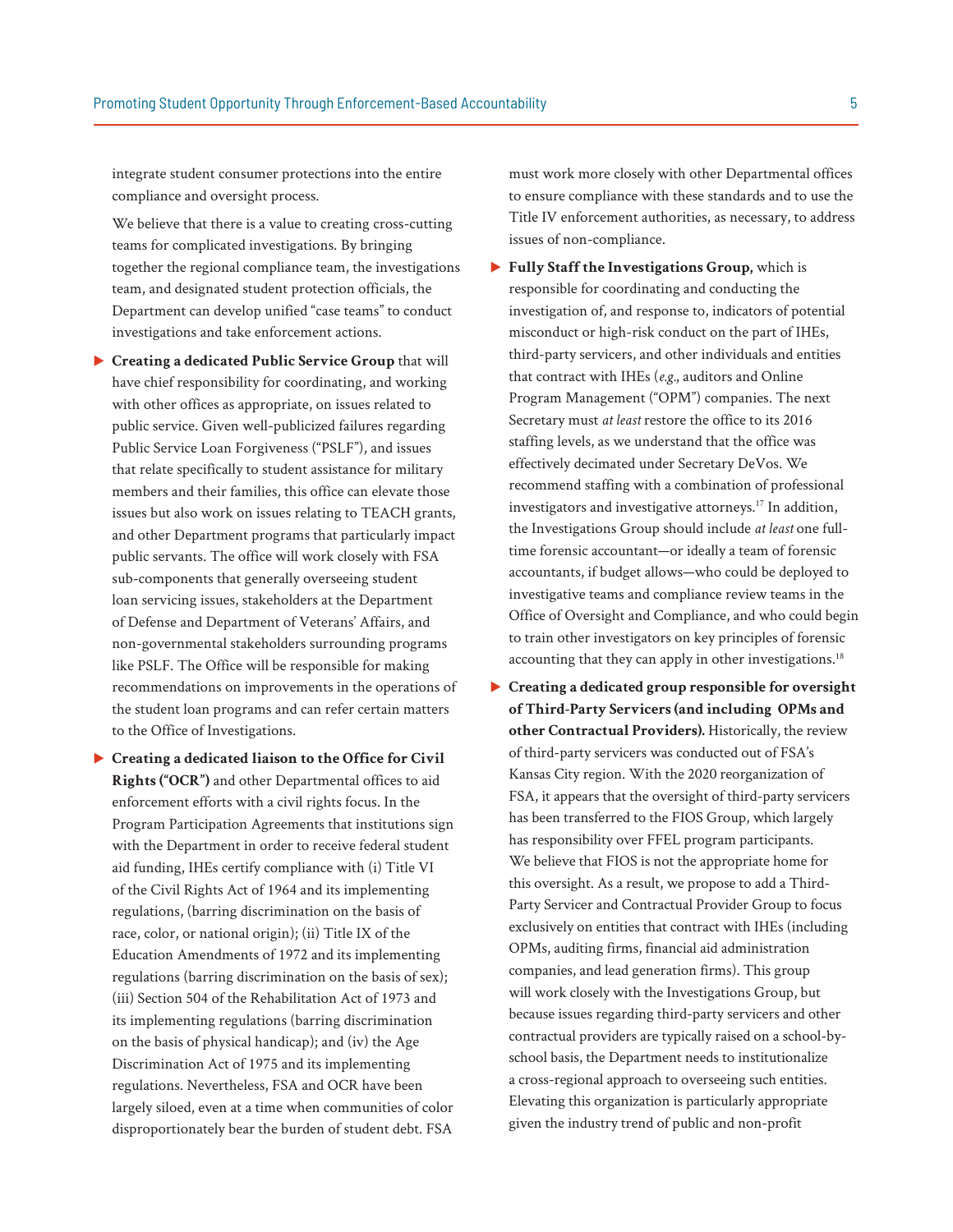IHEs contracting out services to for-profit educational providers with a history of law enforcement investigations and activity (*e.g.* Purdue University Global and the newly proposed University of Arizona Global Campus).

#### Integrating Compliance, Enforcement, and Student Protections

In addition to these changes, the Department can improve its Title IV enforcement by deploying new enforcement strategies and principles. This section outlines several steps key to improving these efforts.

#### 1. Using Referrals and Data Analysis to Target Enforcement Resources

Even with the restructuring and potential increased staffing, FSA will need to make hard decisions about where and when to deploy limited enforcement resources. The Investigations Group should use referrals, augmented by its own data analysis, to triage and prioritize its investigations of IHEs and Third-Party Servicers.

By way of background, the Department has major advantages compared to some government agencies, in that it maintains a broad, ongoing program of oversight for IHEs and Third-Party Servicers. This sort of proactive enforcement is rare among government enforcement agencies, which seldom have the resources to communicate with nearly all regulated entities. But because of FSA's unique status as both the source of substantial revenue and the institutional regulator, it has powers that many regulatory bodies simply do not.

For this reason, the Department must prioritize a risk-based priority plan for assessing these referrals, data, and other information from within and outside the Department. For example, the Office must use data on cohort default rates, gainful employment rates, and other indicators of potential risk to prioritize for investigations, and which to put on the back burner for future consideration. The Department must also consider enrollment changes, litigation analyses, and information from federal and state law enforcement agencies, accreditors, and state authorizing bodies.

#### 2. Deploying Cross-Agency Enforcement Teams

The Department should build coordinated, cross-agency teams to pursue high priority actions. These teams can leverage complementary skills and contribute to an improved culture of enforcement.

Under the current structure—augmented by our proposals multiple officers have roles in the compliance, oversight, and enforcement process. Such an approach is necessary given the scope and breadth of issues. But no office within this structure can "own" effective enforcement. This is one reason why we support housing this structure under a unitary Deputy COO, who can deploy coordinated teams (drawing on resources from multiple directorates and groups) as appropriate. Groups and units outside of FSA such as the office of the General Counsel OGC or the Office of the Inspector General—may be involved to leverage their own compliance tools or expertise.

Effective management is also required. Case teams must have leadership, even where the individuals that are working as part of the team may be managed (for purposes of the particular investigation) by managers who are outside of the team.

Other federal agencies have successfully used cross-agency approaches. The Department of Labor's Wage and Hour Division built cross-cutting enforcement teams between their investigators, planning staff, data experts, and lawyers (the latter housed in a separate agency, the Office of the Solicitor), and found that all parties had more buy-in with the resulting investigations. Previously, there was a sense of cases "owned" by the investigators (first) and the lawyers (later), and final responsibility could fall through the cracks. In the new arrangement, both teams had a seat at the table from the beginning, and they all felt responsible for improving enforcement outcomes. More importantly, the new cross-cutting enforcement teams brought important and complementary skillsets to each phase of the investigation.

We acknowledge certain difficulties created by such a "matrixed" approach to management and enforcement. Nevertheless, in light of the enforcement failures at FSA including the low rate of program reviews and insufficient use of clear enforcement authorities—and the complicated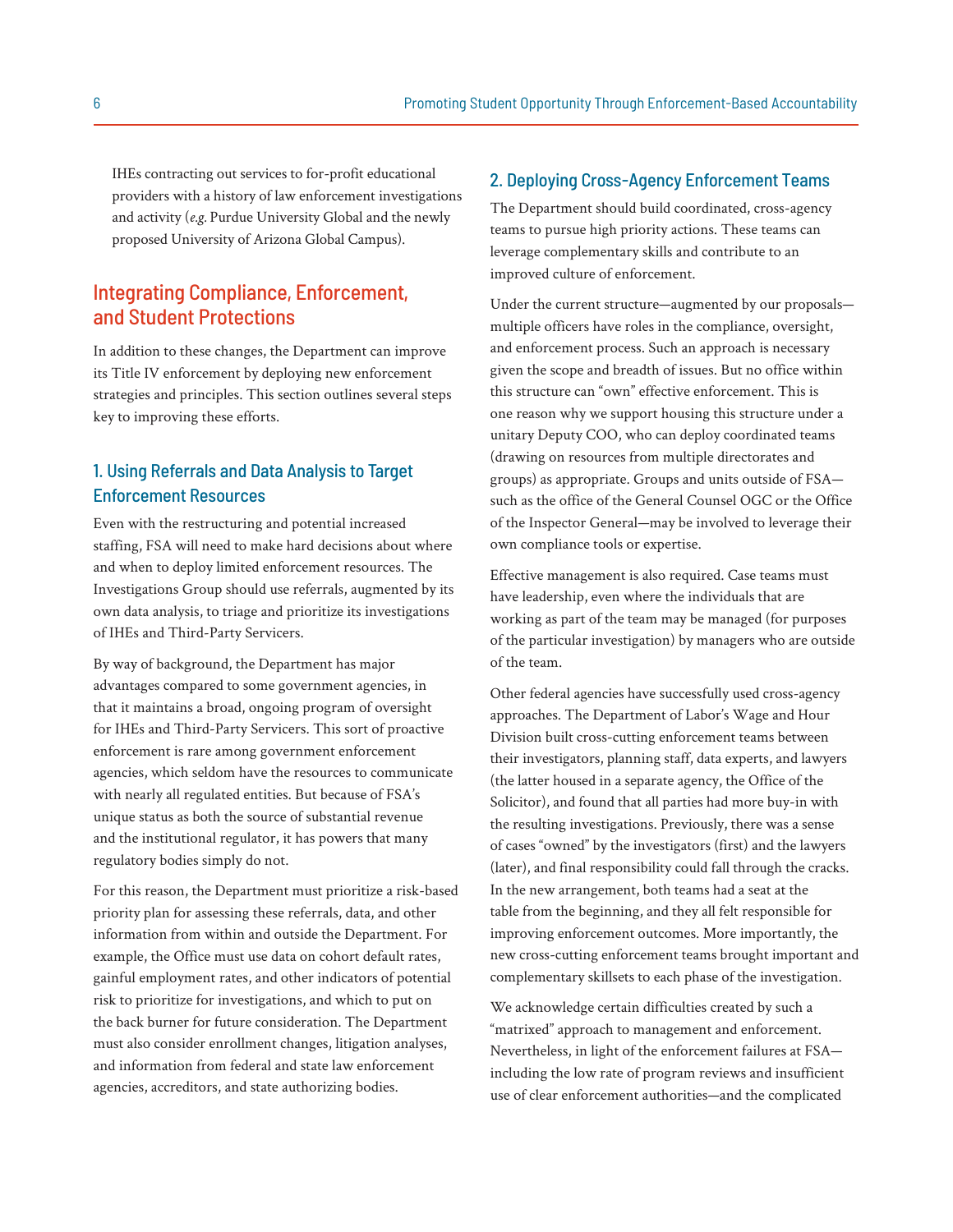<span id="page-7-0"></span>nature of the FSA compliance functions, the Department must have a dedicated workforce for enforcement.

#### 3. Using Enhanced Research Techniques

The Investigations Group can deploy enhanced research techniques to improve its investigations as well. For one thing, this means developing greater expertise in mapping and understanding corporate structures in order to address increased consolidation in higher education (and even more creative restructuring<sup>[19](#page-8-0)</sup>) that can help to identify deeper trends in noncompliance. Identifying connections between entities is equally important to target remedies toward the right entity to affect compliance.<sup>[20](#page-8-0)</sup> If an IHE is able to evade the Department's sanctions simply by transferring its assets or enrollment to another entity, that effort will defeat the purpose of enforcement. And tracing ownership back to private equity firms—and understanding the relationship between institutions and those firms—can be a crucial step for the Department.

As outlined above, the Investigations Group needs investigators skilled in forensic accounting and trained to spot inconsistencies or troubling patterns in financial statements. Some agencies like the FBI hire forensic accountants in dozens of field offices across the country.<sup>21</sup> But even if the Office of Investigations had a small team of them (1-3), they could train other investigators on when to bring them in and even on the basics of forensic accounting.<sup>[22](#page-8-0)</sup>

The Department must also be more willing to use its clear subpoena authority.<sup>[23](#page-8-0)</sup> Although the Department has the ability to obtain information and documents from participating IHEs through other means, subpoenas can be used to target third parties whose work relates to the Title IV programs. In addition, by using subpoenas instead of document requests, the Department will also convey seriousness by which IHEs must respond to enforcement inquiries.

In addition, the Investigations Group must leverage relationships with other federal agencies and their suites of investigatory tools. For example, the FTC has developed an infrastructure for investigating a company's (public) website

The Department should build coordinated, cross-agency teams to pursue high priority actions. These teams can leverage complementary skills and contribute to an improved culture of enforcement.

and social media accounts and capturing key information without leaving digital footprints to alert targets. The Office of Investigations can partner with the FTC to make use of this infrastructure when needed, or even to design its own version if necessary. The Investigations Group must also launch a "secret shopper" program to uncover deceptive and unfair recruiting practices. Indeed, the Government Accountability Office has used that method to investigate the experiences of students enrolled at certain institutions.<sup>24</sup>

Finally, the Department must develop a robust, shared database that shares information across the Department to identify IHEs, auditors, third-party servicers, and other contracted providers that are involved in multiple investigations and that therefore may be worthy of closer review. The Department must share information—whether through the RSPO process of otherwise—to ensure that certification decisions are made properly. Investigative teams and compliance teams must share information. Although this may require significant technological investment, which are slow and can be inefficient, it is a vital step to ensuring coordination and alignment across the Department and law enforcement more broadly.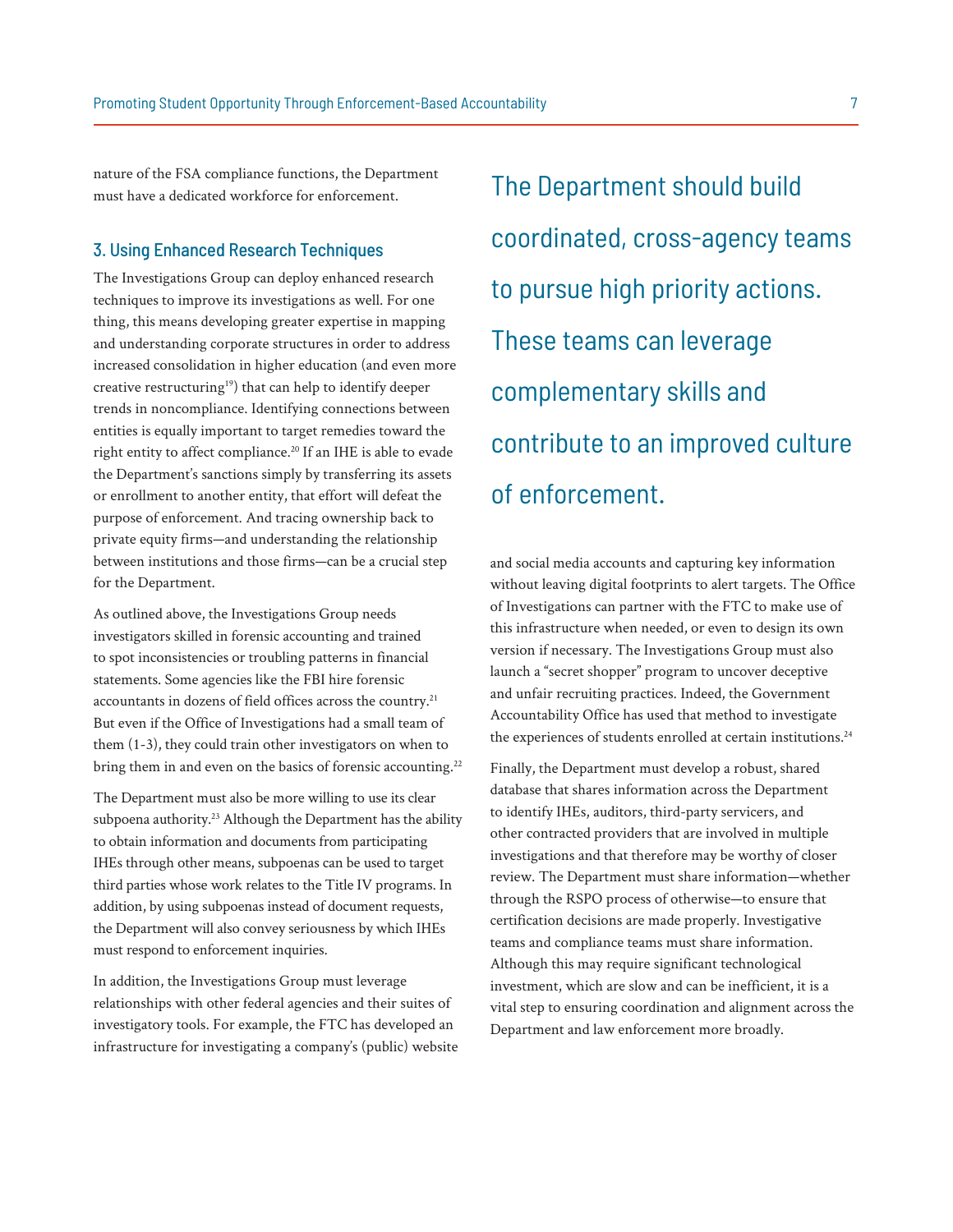#### <span id="page-8-0"></span>**Endnotes**

[1](#page-2-0) HEA § 409A, 20 U.S.C. § 1097a.

- [2](#page-2-0) 34 C.F.R. § 668.86.
- [3](#page-2-0) Ashley A. Smith, *Feds Act Against DeVry*, Inside Higher Education (Jan. 28, 2016), *available at:* [https://www.insidehighered.com/news](https://www.insidehighered.com/news/2016/01/28/ftc-and-education-department-take-action-against-devry-university) [/2016/01/28/ftc-and-education-department-take-action-against](https://www.insidehighered.com/news/2016/01/28/ftc-and-education-department-take-action-against-devry-university) [-devry-university](https://www.insidehighered.com/news/2016/01/28/ftc-and-education-department-take-action-against-devry-university); Ltr. from Susan Crim to Robert Paul re: Notice of Intent to Limit (Jan. 27, 2016), *available at:* [https://studentaid.gov](https://studentaid.gov/sites/default/files/devry-limitation-notice.pdf) [/sites/default/files/devry-limitation-notice.pdf](https://studentaid.gov/sites/default/files/devry-limitation-notice.pdf).
- [4](#page-2-0) Danielle Douglas-Gabriel, *For-Profit Corinthian Colleges Files for Bankruptcy*, Wash. Post (May 4, 2015), *available at:* [https://www.](https://www.washingtonpost.com/news/business/wp/2015/05/04/for-profit-corinthian-colleges-files-for-bankruptcy/) [washingtonpost.com/news/business/wp/2015/05/04/for-profit](https://www.washingtonpost.com/news/business/wp/2015/05/04/for-profit-corinthian-colleges-files-for-bankruptcy/)[corinthian-colleges-files-for-bankruptcy/;](https://www.washingtonpost.com/news/business/wp/2015/05/04/for-profit-corinthian-colleges-files-for-bankruptcy/) Floyd Norris, *Corinthian Colleges Faltering as Flow of Federal Money Flows*, N.Y. Times (June 26, 2014), *available at:* [https://www.nytimes.com/2014/06/27](https://www.nytimes.com/2014/06/27/business/Corinthian-Colleges-Falters-as-Federal-Cash-Wanes.html) [/business/Corinthian-Colleges-Falters-as-Federal-Cash-Wanes.html.](https://www.nytimes.com/2014/06/27/business/Corinthian-Colleges-Falters-as-Federal-Cash-Wanes.html)
- [5](#page-3-0) S. Rep. No. 102-58, at 24–25 (1991), *available at:* [https://files.eric](https://files.eric.ed.gov/fulltext/ED332631.pdf) [.ed.gov/fulltext/ED332631.pdf](https://files.eric.ed.gov/fulltext/ED332631.pdf) (Nunn Report).
- [6](#page-3-0) *Id.* at 36.
- [7](#page-3-0) *Id.* at 37.
- [8](#page-3-0) *Id.*
- [9](#page-3-0) S. Rep. No. 112-37, Vol. 1 at 205 (2012), *available at:* [https://www](https://www.govinfo.gov/content/pkg/CPRT-112SPRT74931/pdf/CPRT-112SPRT74931.pdf) [.govinfo.gov/content/pkg/CPRT-112SPRT74931/pdf/CPRT](https://www.govinfo.gov/content/pkg/CPRT-112SPRT74931/pdf/CPRT-112SPRT74931.pdf) [-112SPRT74931.pdf](https://www.govinfo.gov/content/pkg/CPRT-112SPRT74931/pdf/CPRT-112SPRT74931.pdf) (Harkin Report).
- [10](#page-3-0) *Id.*
- [11](#page-3-0) *See, e.g.* Harkin Report at 196.
- [12](#page-3-0) *See* Editorial, *Lessons of a For-Profit College Collapse*, N.Y. Times (July 8, 2014) *available at*: [https://www.nytimes.com/2014/07/09](https://www.nytimes.com/2014/07/09/opinion/lessons-of-a-for-profit-college-collapse.html) [/opinion/lessons-of-a-for-profit-college-collapse.html;](https://www.nytimes.com/2014/07/09/opinion/lessons-of-a-for-profit-college-collapse.html) Press Release, U.S. Dep't of Educ., *Department of Education and Attorney General Kamala Harris Announce Findings from Investigation of Wyotech and Everest Programs* (Nov. 17, 2015), *available at*: [https://www.ed.gov](https://www.ed.gov/news/press-releases/department-education-and-attorney-general-kamala-harris-announce-findings-investigation-wyotech-and-everest-programs) [/news/press-releases/department-education-and-attorney-general](https://www.ed.gov/news/press-releases/department-education-and-attorney-general-kamala-harris-announce-findings-investigation-wyotech-and-everest-programs) [-kamala-harris-announce-findings-investigation-wyotech-and-everest](https://www.ed.gov/news/press-releases/department-education-and-attorney-general-kamala-harris-announce-findings-investigation-wyotech-and-everest-programs) [-programs](https://www.ed.gov/news/press-releases/department-education-and-attorney-general-kamala-harris-announce-findings-investigation-wyotech-and-everest-programs).
- [13](#page-3-0) Danielle Douglas-Gabriel, *ITT Technical Institutes shut down after 50 years in operation*, Wash. Post (Sept. 6, 2016), *available at*: [https://](https://www.washingtonpost.com/news/grade-point/wp/2016/09/06/itt-technical-institutes-shut-down-after-50-years-in-operations/) [www.washingtonpost.com/news/grade-point/wp/2016/09/06/itt](https://www.washingtonpost.com/news/grade-point/wp/2016/09/06/itt-technical-institutes-shut-down-after-50-years-in-operations/) [-technical-institutes-shut-down-after-50-years-in-operations/](https://www.washingtonpost.com/news/grade-point/wp/2016/09/06/itt-technical-institutes-shut-down-after-50-years-in-operations/).
- [14](#page-3-0) A recent study in an analogous context—federal agency enforcement of workers' safety and health laws—suggests that publicizing violations leads to improved compliance. *See* Matthew Johnson, *Regulation by Shaming: Deterrence Effects of Publicizing Violations of Workplace Safety and Health Laws*, 110 Am. Econ. Review 1866 (2020); *available at:* [https://www.aeaweb.org/articles?id=10.1257](https://www.aeaweb.org/articles?id=10.1257/aer.20180501) [/aer.20180501](https://www.aeaweb.org/articles?id=10.1257/aer.20180501).
- [15](#page-3-0) Nunn Report at 36–37.
- [16](#page-4-0) *See, e.g.*, Kendra Bozarth & Angela Hanks, *Structural Racism is Exacerbating the Coronavirus Pandemic for Black People – Especially Black Women*, Ms. Magazine (Apr. 9, 2020), *available at:*  [https://msmagazine.com/2020/04/09/structural-racism-is](https://msmagazine.com/2020/04/09/structural-racism-is-exacerbating-the-coronavirus-pandemic-for-black-people-especially-black-women/) [-exacerbating-the-coronavirus-pandemic-for-black-people-especially](https://msmagazine.com/2020/04/09/structural-racism-is-exacerbating-the-coronavirus-pandemic-for-black-people-especially-black-women/) [-black-women/.](https://msmagazine.com/2020/04/09/structural-racism-is-exacerbating-the-coronavirus-pandemic-for-black-people-especially-black-women/)

[17](#page-5-0) The involvement and direction of investigative attorneys will likely trigger requirements under Rule 4.2 of the Model Rules of Professional Conduct (as incorporated by state bars), that "a lawyer shall not communicate about the subject of the representation with a person the lawyer knows to be represented by another lawyer in the matter, unless the lawyer has the consent of the other lawyer or is authorized to do so by law or a court order." *See* Model Rules of Prof'l Conduct R. 4.2 (2020), *available at:* [https://www.americanbar.org](https://www.americanbar.org/groups/professional_responsibility/publications/model_rules_of_professional_conduct/rule_4_2_communication_with_person_represented_by_counsel/) [/groups/professional\\_responsibility/publications/model\\_rules\\_of](https://www.americanbar.org/groups/professional_responsibility/publications/model_rules_of_professional_conduct/rule_4_2_communication_with_person_represented_by_counsel/) [\\_professional\\_conduct/rule\\_4\\_2\\_communication\\_with\\_person](https://www.americanbar.org/groups/professional_responsibility/publications/model_rules_of_professional_conduct/rule_4_2_communication_with_person_represented_by_counsel/) [\\_represented\\_by\\_counsel/](https://www.americanbar.org/groups/professional_responsibility/publications/model_rules_of_professional_conduct/rule_4_2_communication_with_person_represented_by_counsel/). Staffing this agency with lawyers means that IHEs and others will need to involve their general counsels' offices in these discussions and could conceivably slow the production of information to the Department.

Upon consideration, the advantages of involving attorneys potentially for the government and IHEs alike—seems to outweigh the disadvantages. For the government, agencies have substantial discretion in hiring attorneys, and can choose attorneys who have the skills and experiences needed to run a strong enforcement effort. Meanwhile, IHEs generally take these investigations seriously, which means that they involve their counsels' offices regardless. And while their counsels' offices may need time to review documents before they are produced, these offices are also subject to additional ethical constraints on the production of (and forbidding the destruction of) such records

- [18](#page-5-0) The US Department of Labor's Wage and Hour Division used this approach to leverage the hiring of a single forensic accountant to train a wide range of investigators in these methods.
- [19](#page-7-0) Patrick Nolan, *Consolidating Without Merging: A New Option for Higher Ed,* Sound and Fury (June 4, 2018), *available at:* [https://www](https://www.future-ed.org/work/consolidating-without-merging-a-new-option-for-higher-ed/) [.future-ed.org/work/consolidating-without-merging-a-new-option-for](https://www.future-ed.org/work/consolidating-without-merging-a-new-option-for-higher-ed/) [-higher-ed/.](https://www.future-ed.org/work/consolidating-without-merging-a-new-option-for-higher-ed/)
- [20](#page-7-0) *Cf.* David Weil, *How to Make Employment Fair in an Age of Contracting and Temp Work*, Harvard Bus. Rev. (March 24, 2017), *available at:* [https://hbr.org/2017/03/making-employment-a-fair-deal](https://hbr.org/2017/03/making-employment-a-fair-deal-in-the-age-of-contracting-subcontracting-and-temp-work) [-in-the-age-of-contracting-subcontracting-and-temp-work.](https://hbr.org/2017/03/making-employment-a-fair-deal-in-the-age-of-contracting-subcontracting-and-temp-work)
- [21](#page-7-0) Forensic Accounting | FBI, *available at:* [https://www.fbijobs.gov](https://www.fbijobs.gov/career-paths/forensic-accountant) [/career-paths/forensic-accountant](https://www.fbijobs.gov/career-paths/forensic-accountant).
- [22](#page-7-0) This is how the Department of Labor's Wage and Hour Division built out its forensic accounting function, by bringing on one forensic accountant who could train others around the agency.
- [23](#page-7-0) HEA § 409A, 20 U.S.C. § 1097a.
- [24](#page-7-0) *See generally* U.S. Gov't Accountability Office, *For-Profit Schools: Experiences of Undercover Students Enrolled in Online Classes at Selected Colleges* (Oct. 2011), *available at*: [https://www.gao.gov](https://www.gao.gov/new.items/d12150.pdf) [/new.items/d12150.pdf;](https://www.gao.gov/new.items/d12150.pdf) U.S. Gov't Accountability Office, *For Profit Colleges: Undercover Testing Finds Colleges Encouraged Fraud and Engaged in Deceptive and Questionable Marketing Practices* (Aug. 2010), *available at*: [https://www.gao.gov/assets/130/125197.pdf.](https://www.gao.gov/assets/130/125197.pdf)